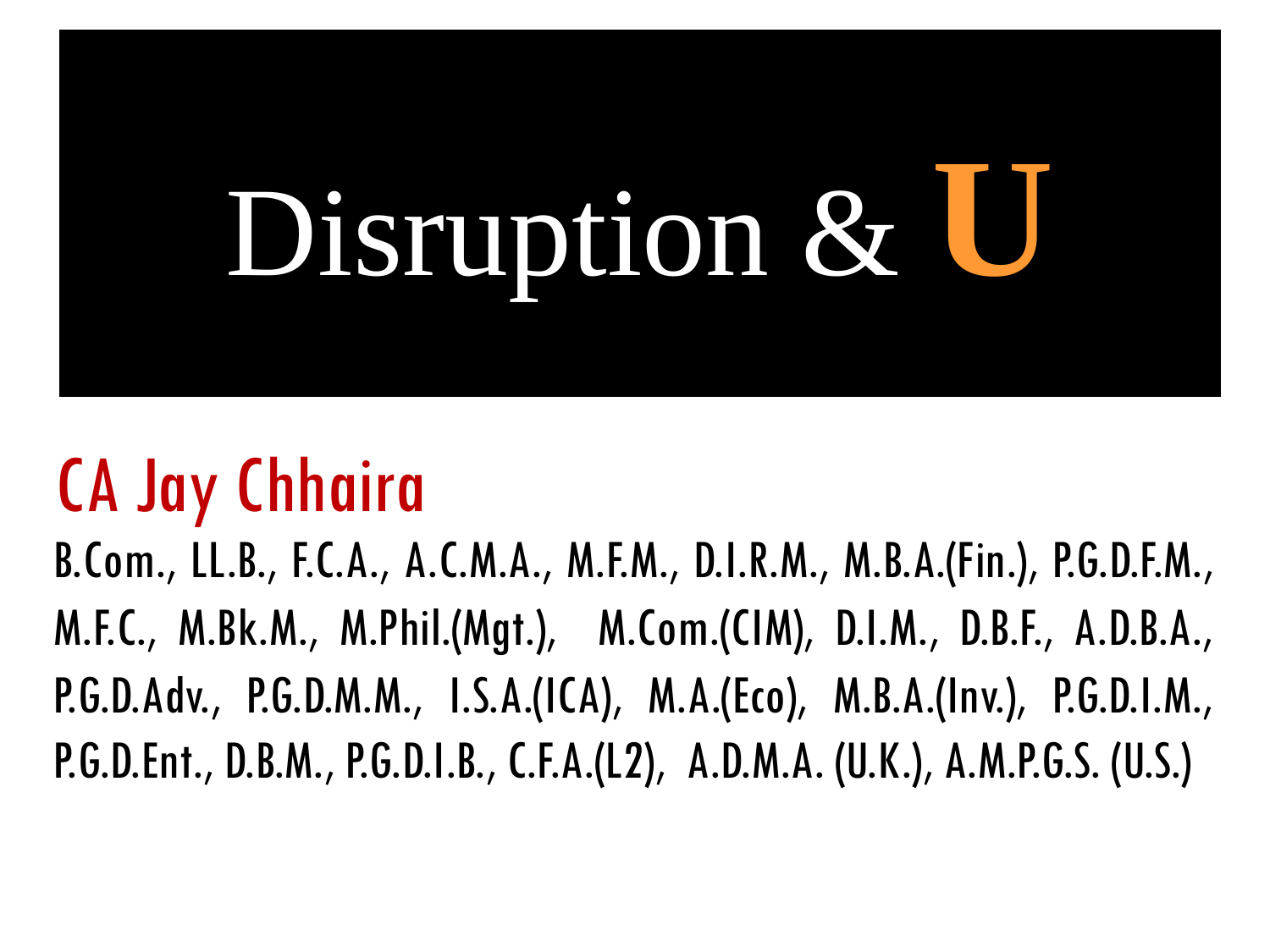Why this topic?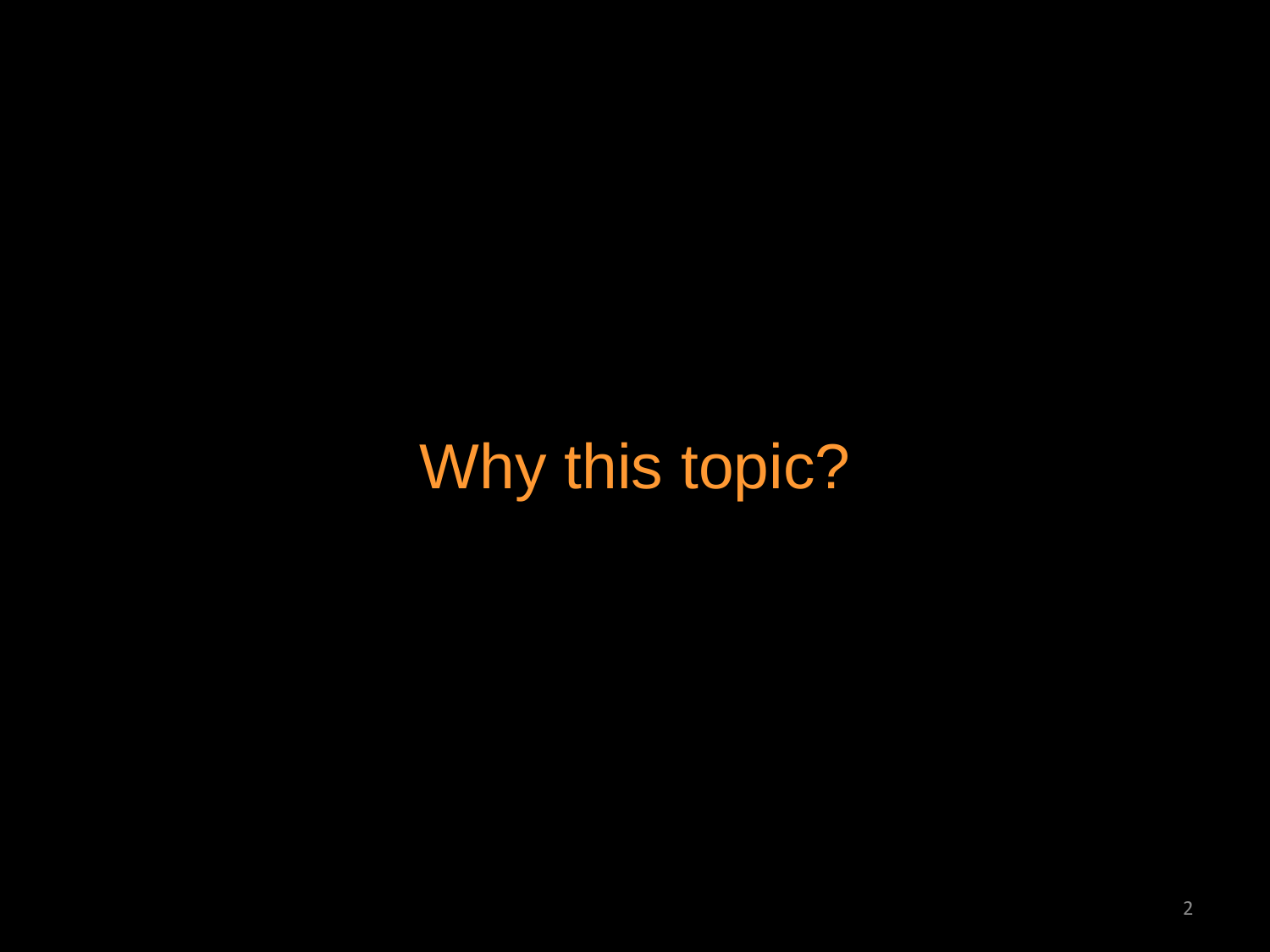A for Apple B for Ball C for Cat D for Doll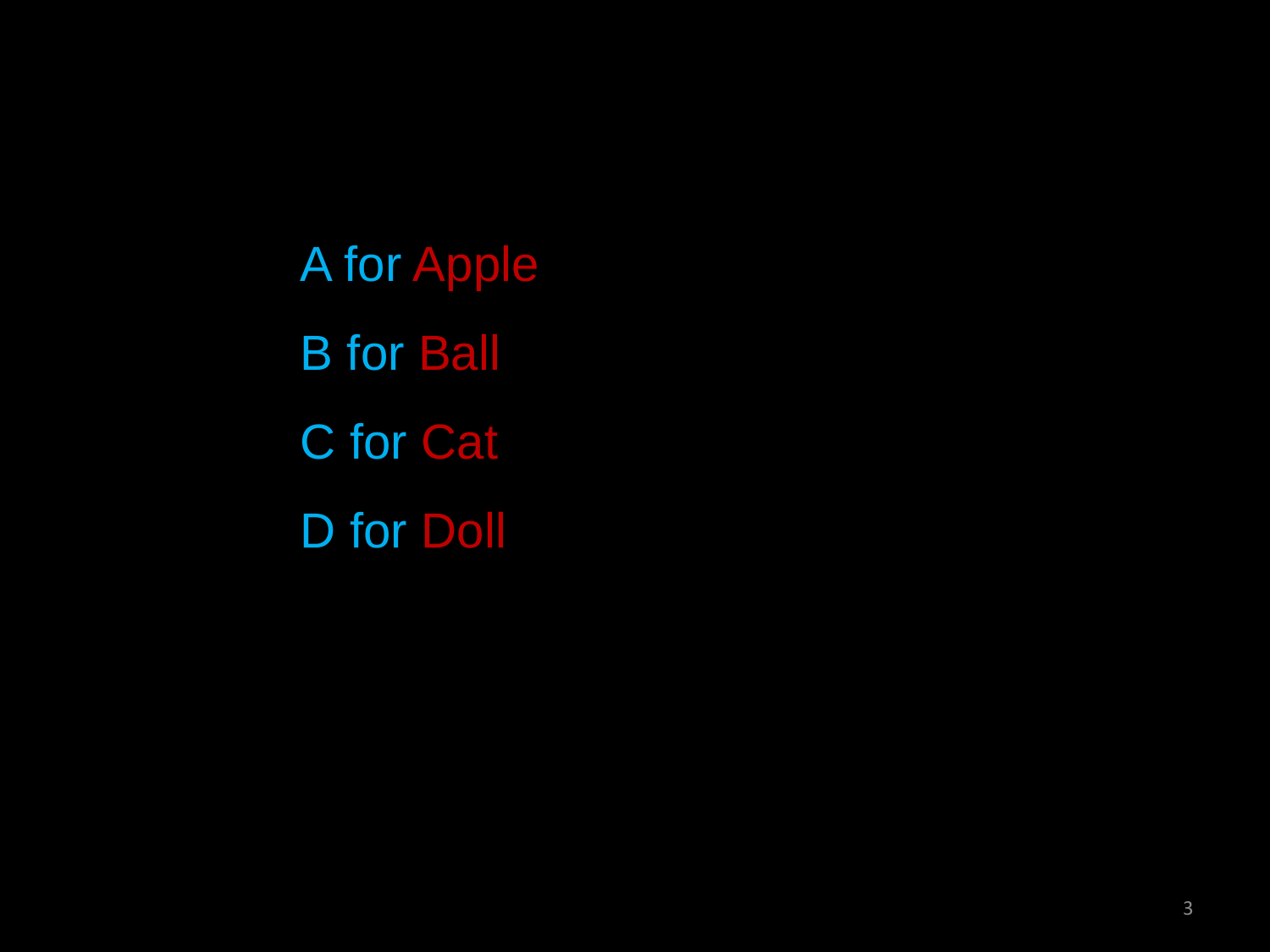A for Artificial Intelligence B for Block chain C for Cloud computing D for Data analytics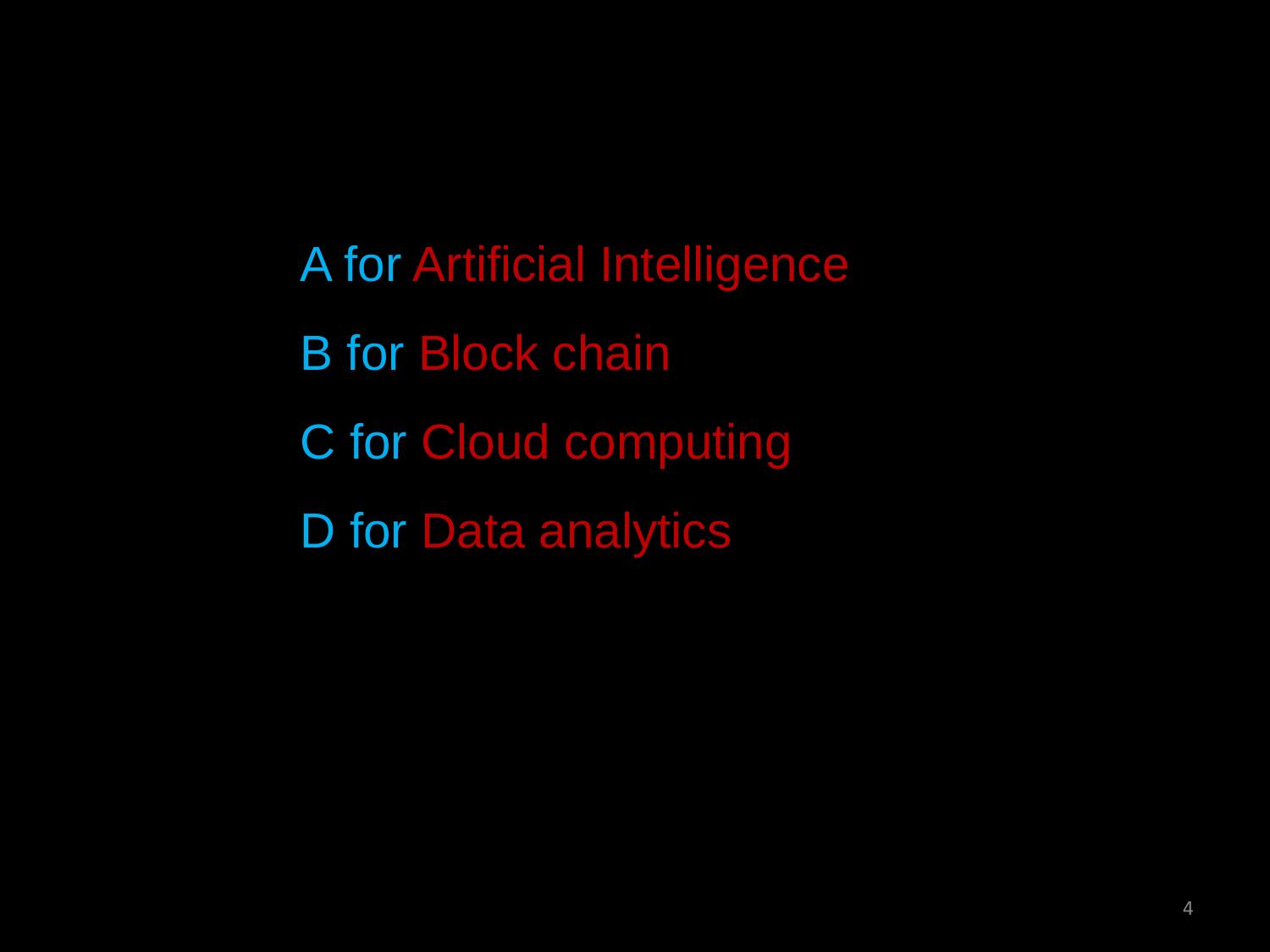

Heavier - than - air flying machines are impossible. Lord Kelvin, President, Royal Society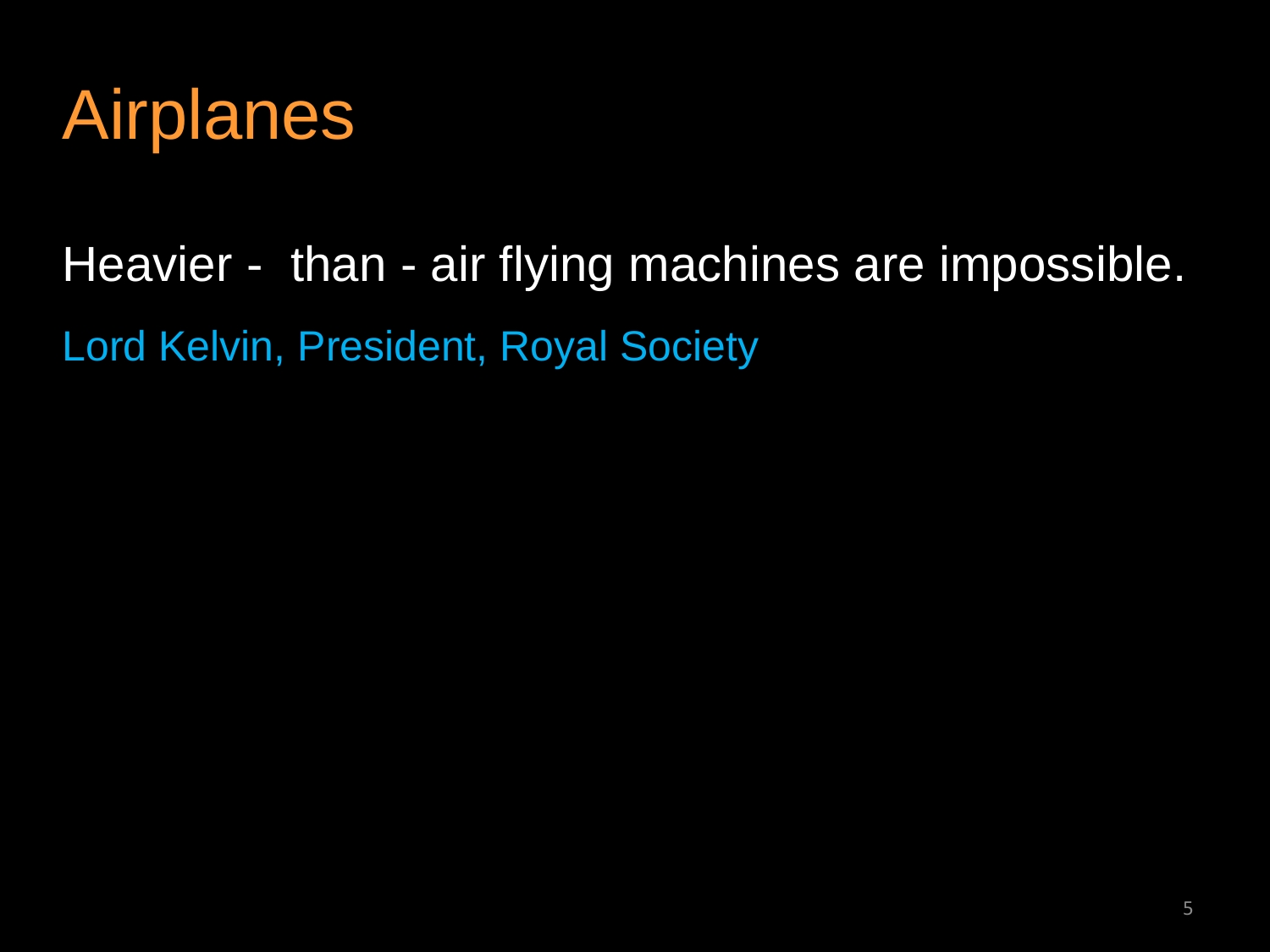

The wireless musical box has no imaginable commercial value. Who would pay for a message sent to nobody? David Sarnoff's Associates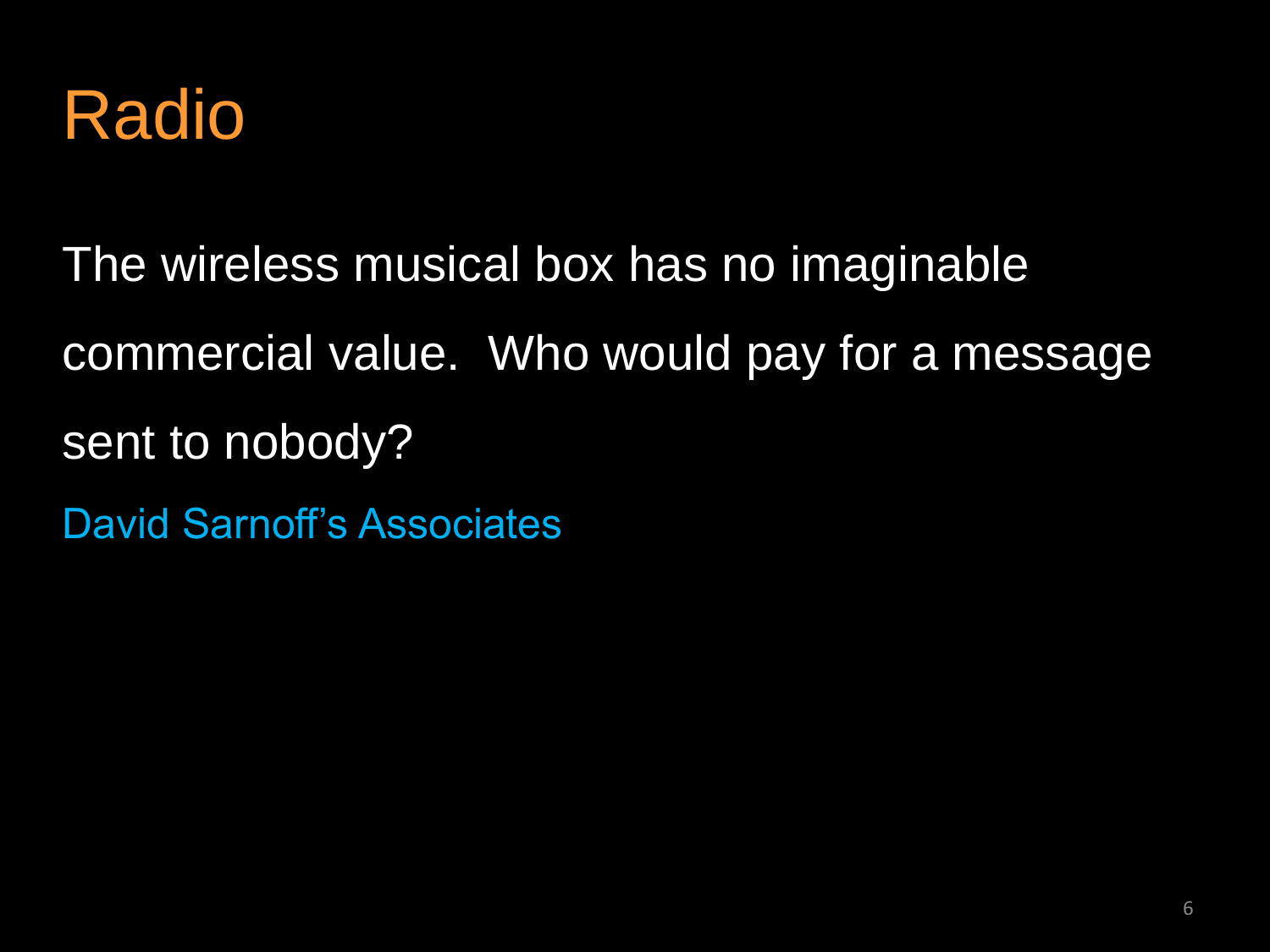

The horse is here to stay, but the automobile is only a novelty - a fad.

President, Michigan Bank.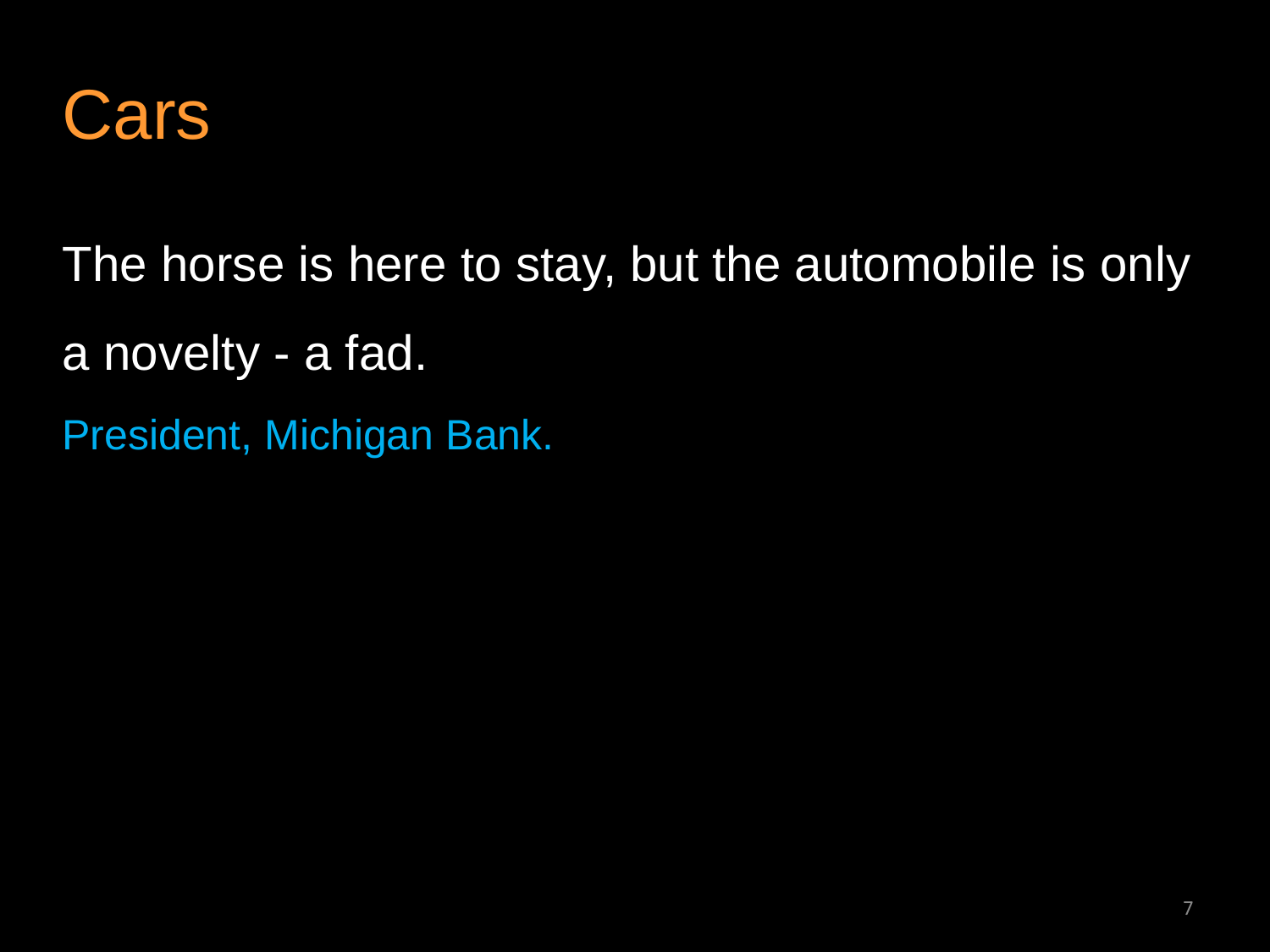

For God's sake, go down to the reception and get rid of a lunatic who's down there. He says he has got a machine for seeing by wireless. Editor, Daily Express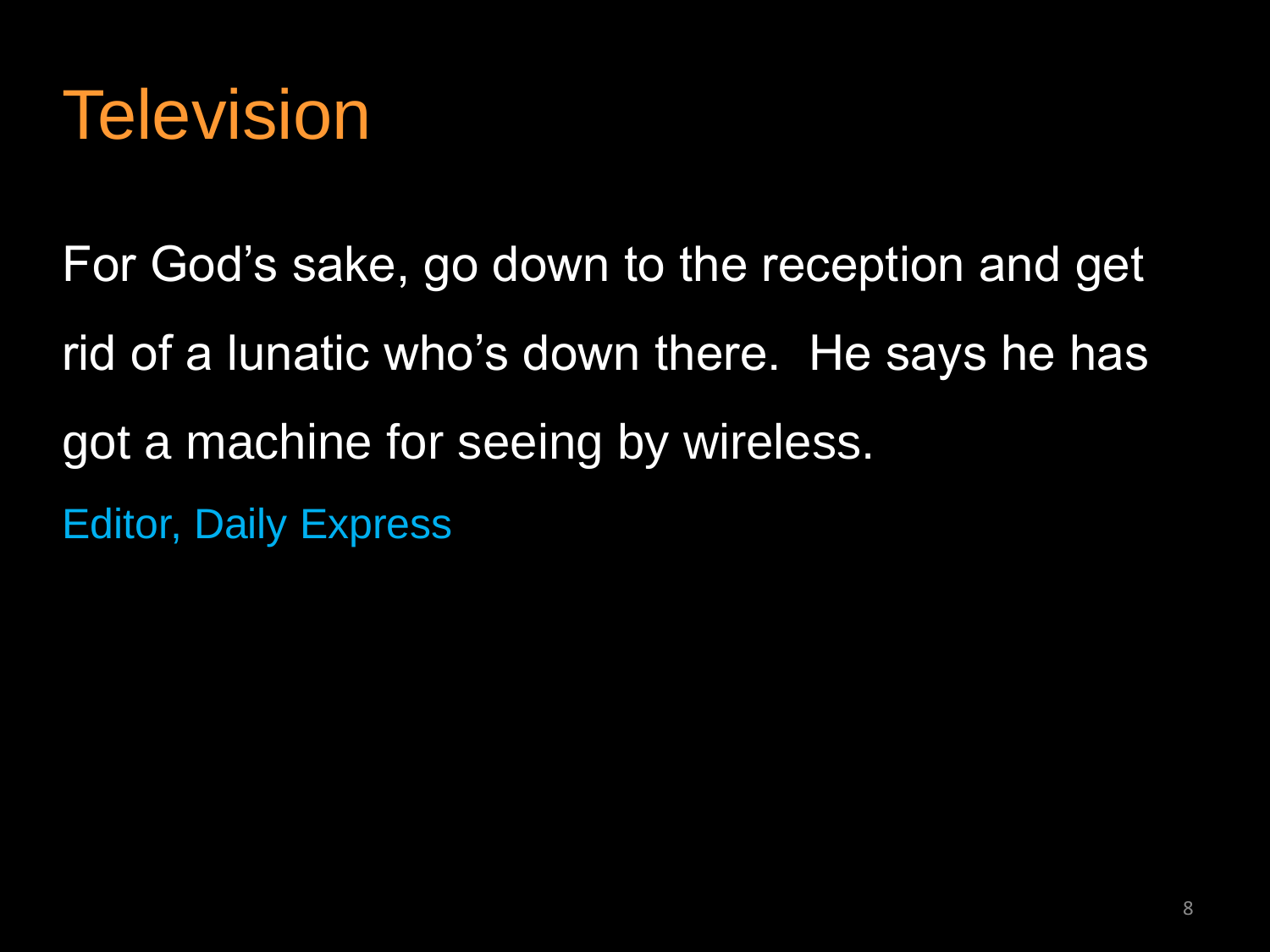

Rail travel at high speed is not possible, because the passengers unable to breathe, would die of asphyxia.

Dr. Dyonysus Lardner, University of London.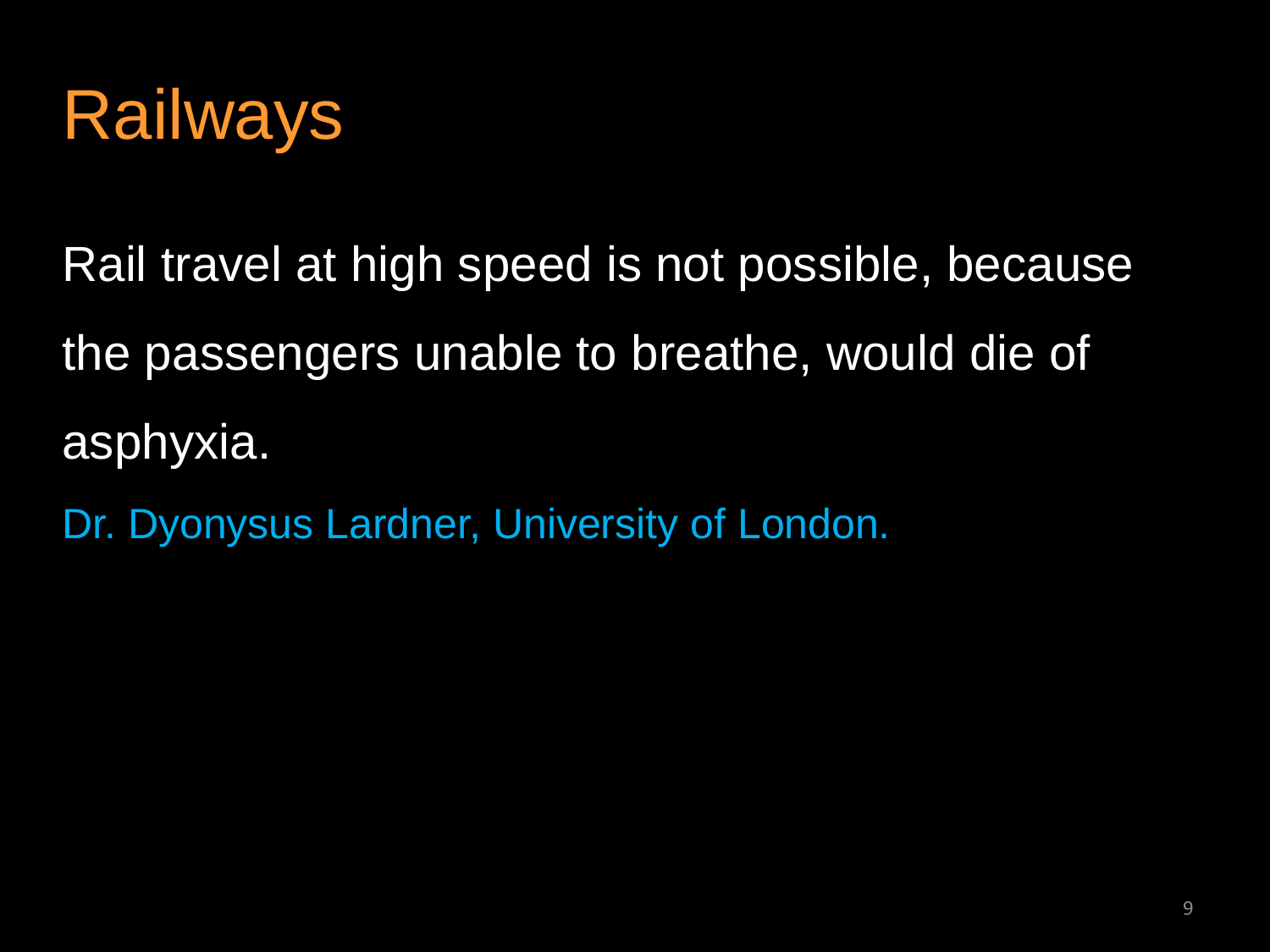

I think, there is a world market for may be 5 computers.

Thomas Watson, Chairman IBM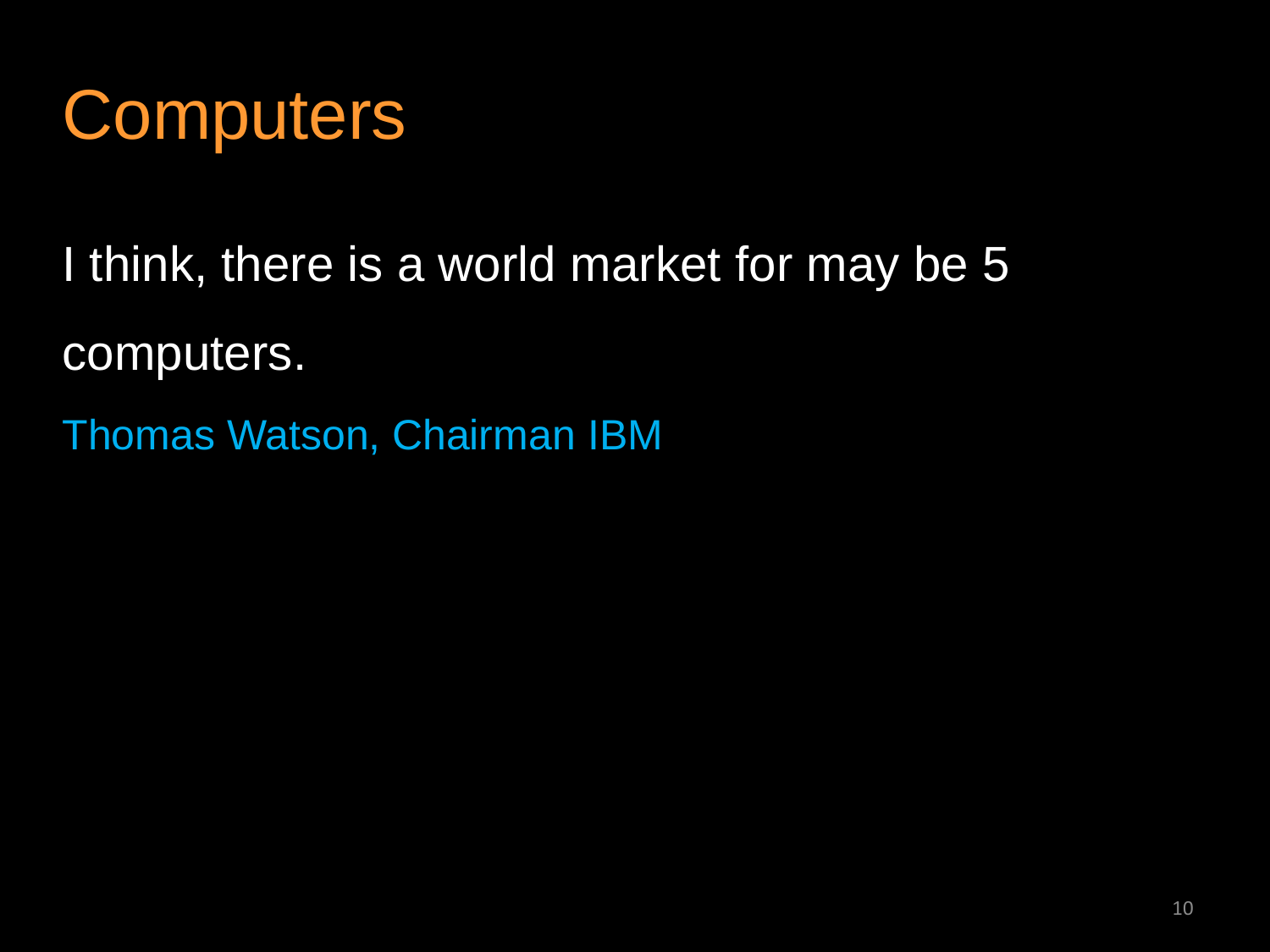

There is no reason for any individual to have a computer at their home. Kenneth Olsen, President Digital Equipment Corp.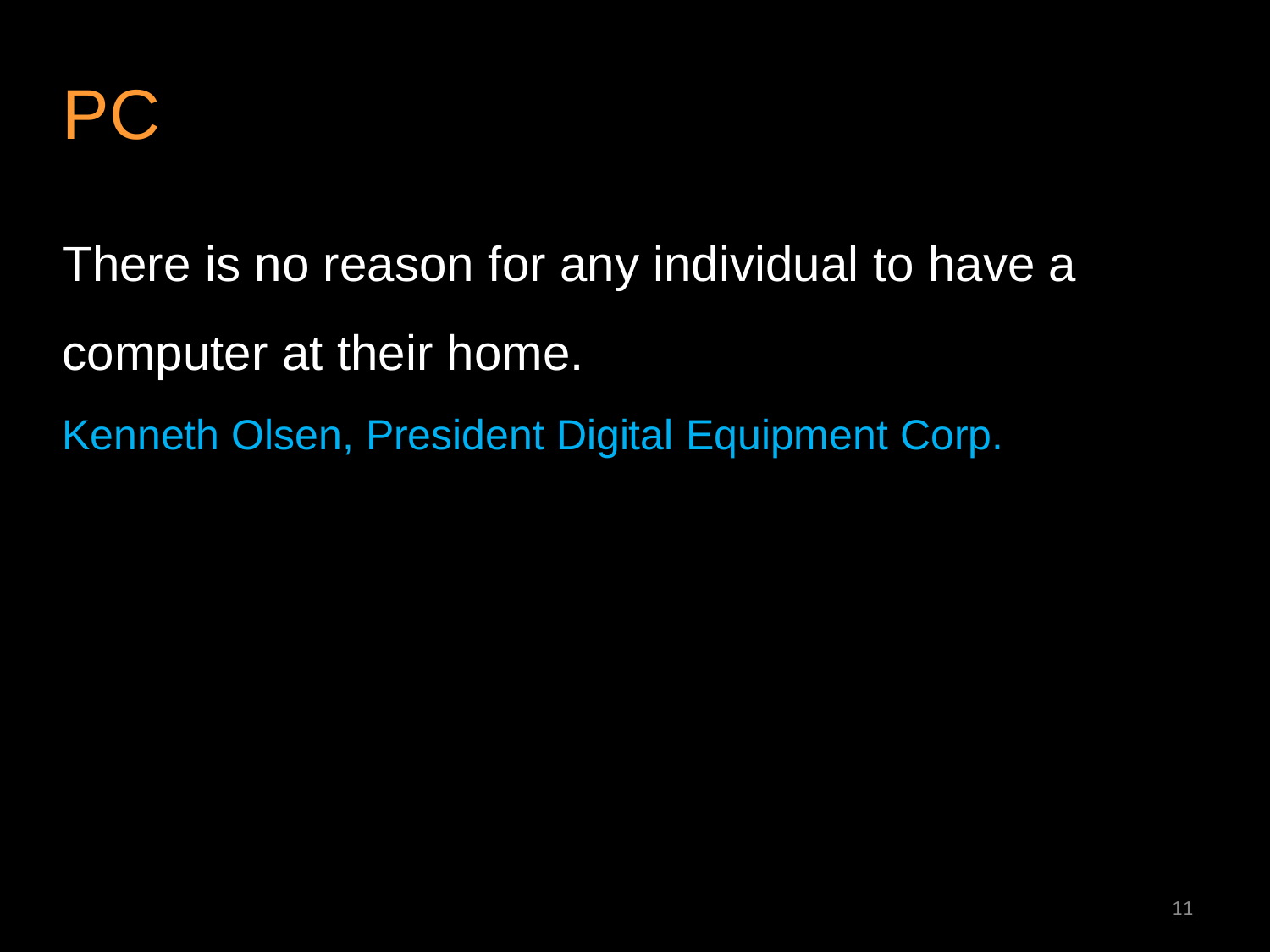

The internet is a shallow and unreliable electronic repository of unreliable pictures, inaccurate rumours, bad spelling and worse grammar, inhabited largely by people with no demonstrable social skills.

Chronicle of Higher Education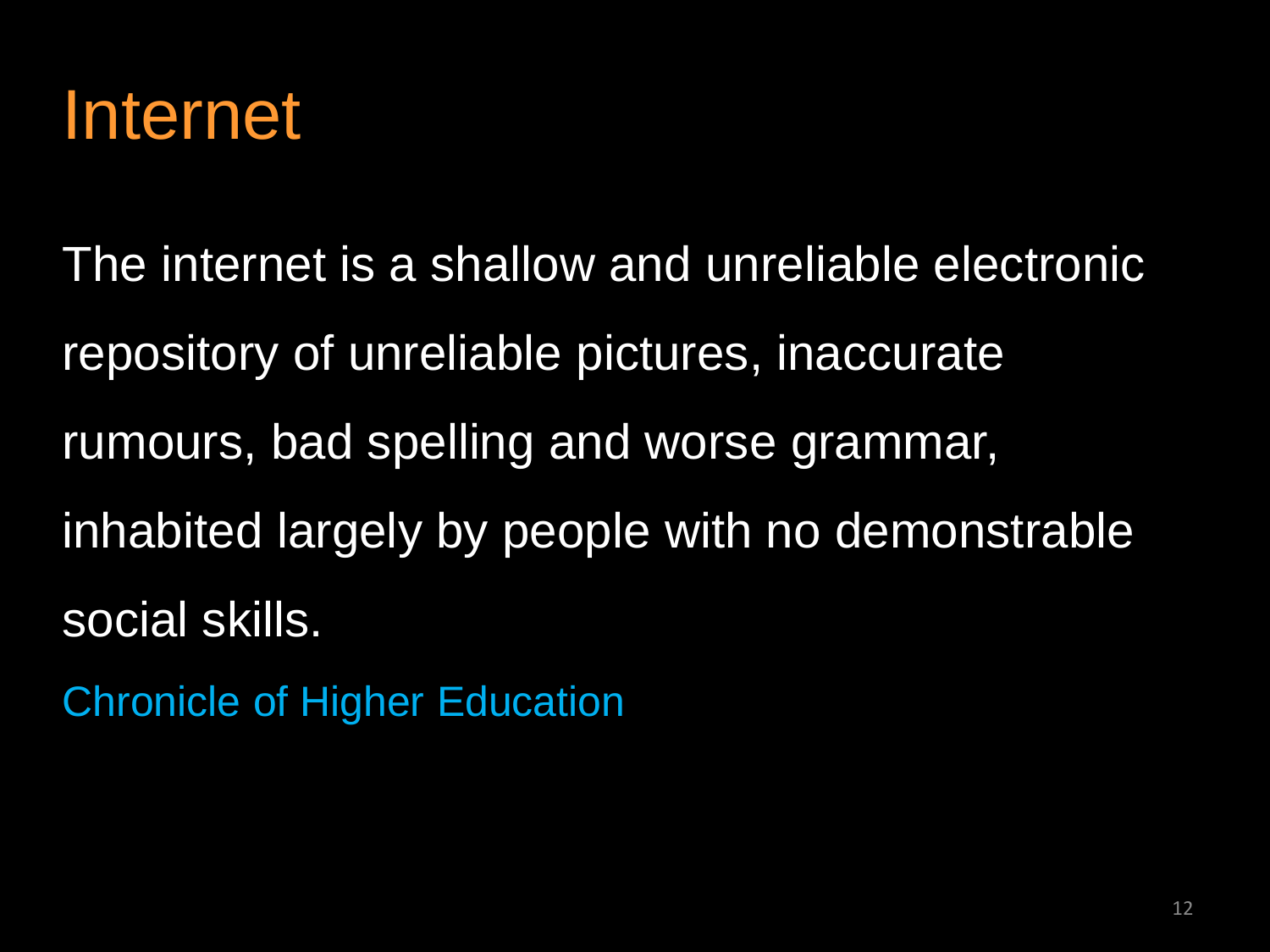## Digital Cameras

I don't think digital photography is romantic yet. Its not sympathetic the way film is. Matthew Modine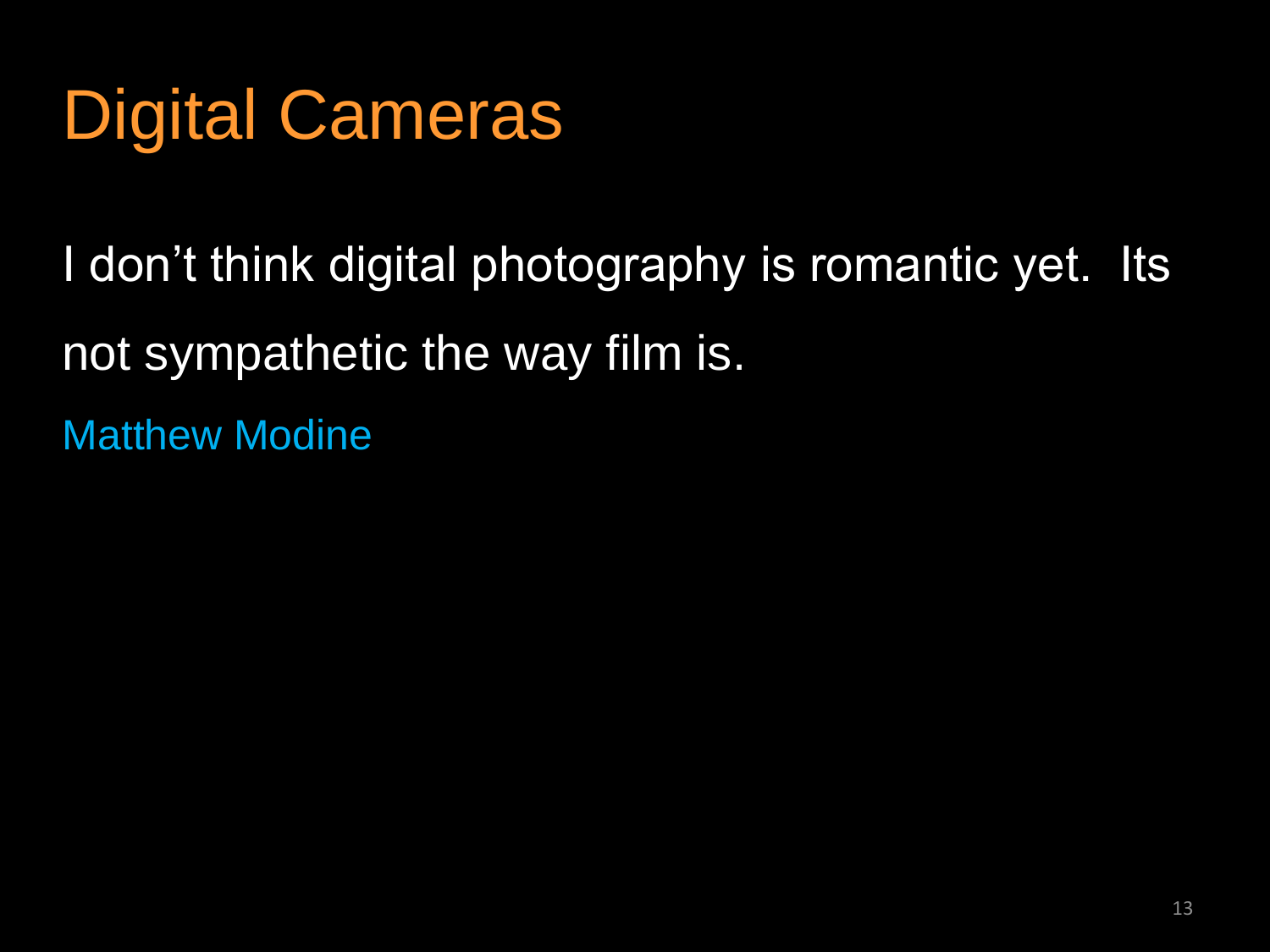

This telephone has too many shortcomings to be seriously considered as a means of communication. The device is inherently of no value to us. Western Union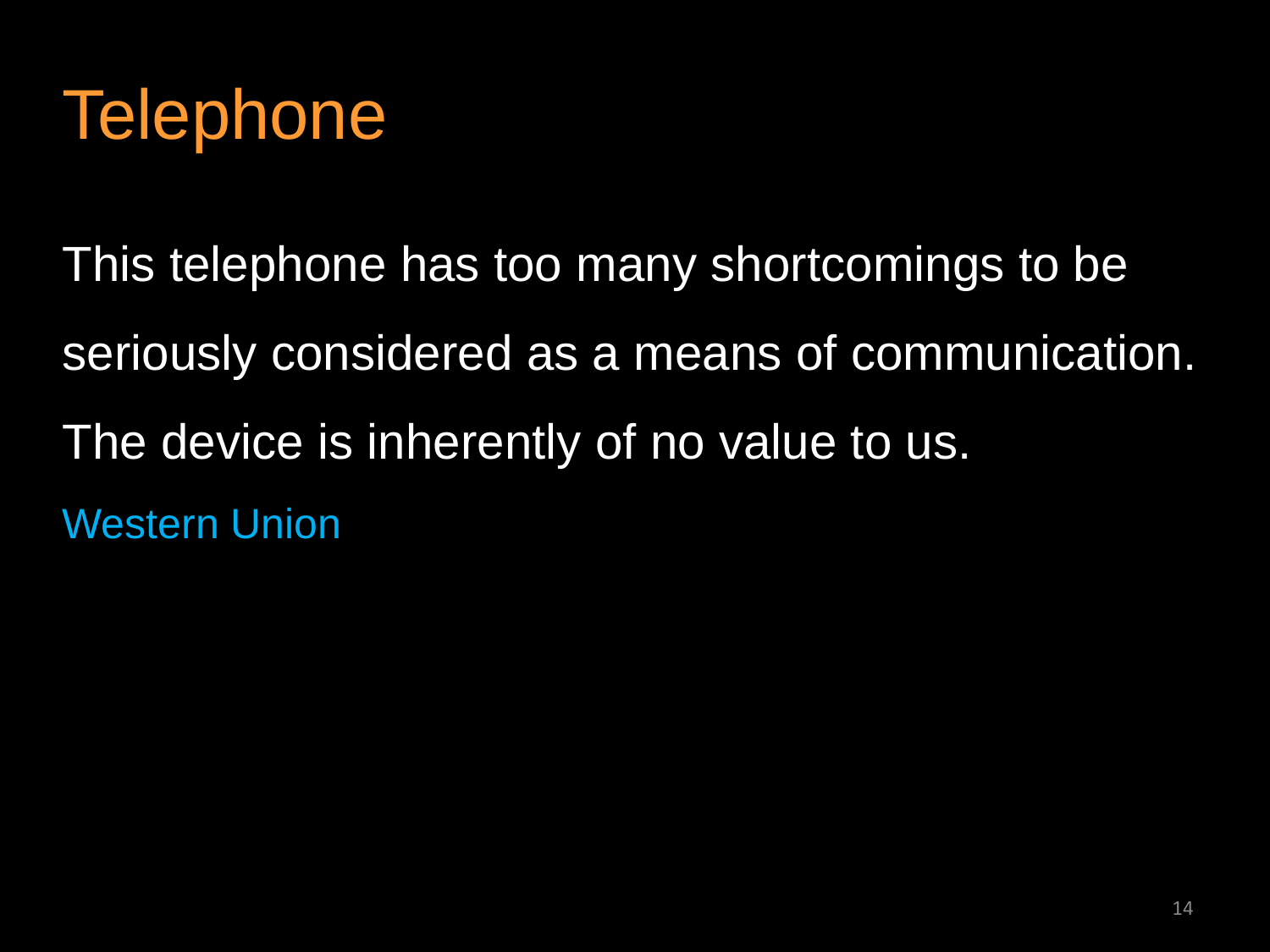#### Arrogance of the Present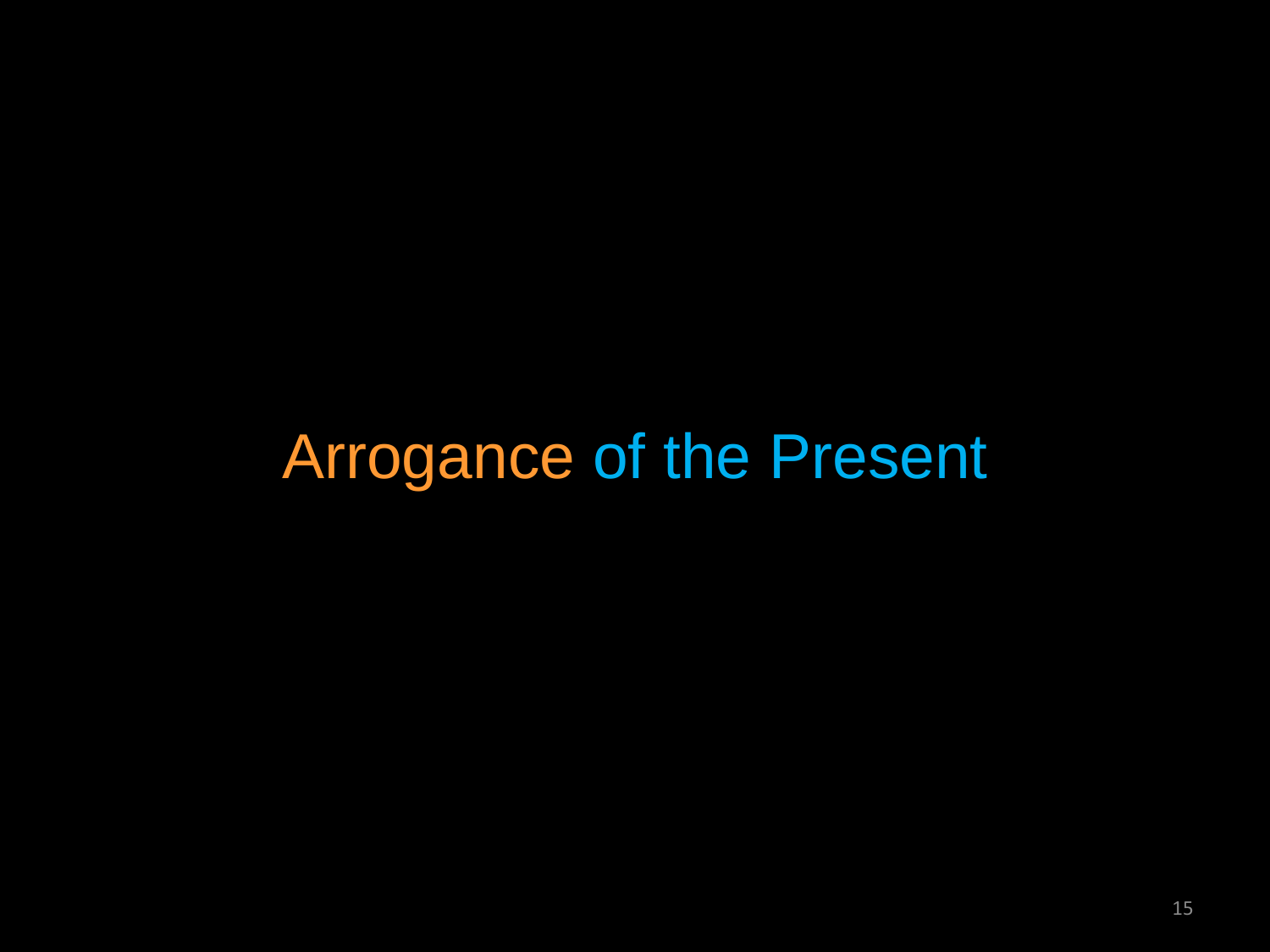#### The Blue Ocean Strategy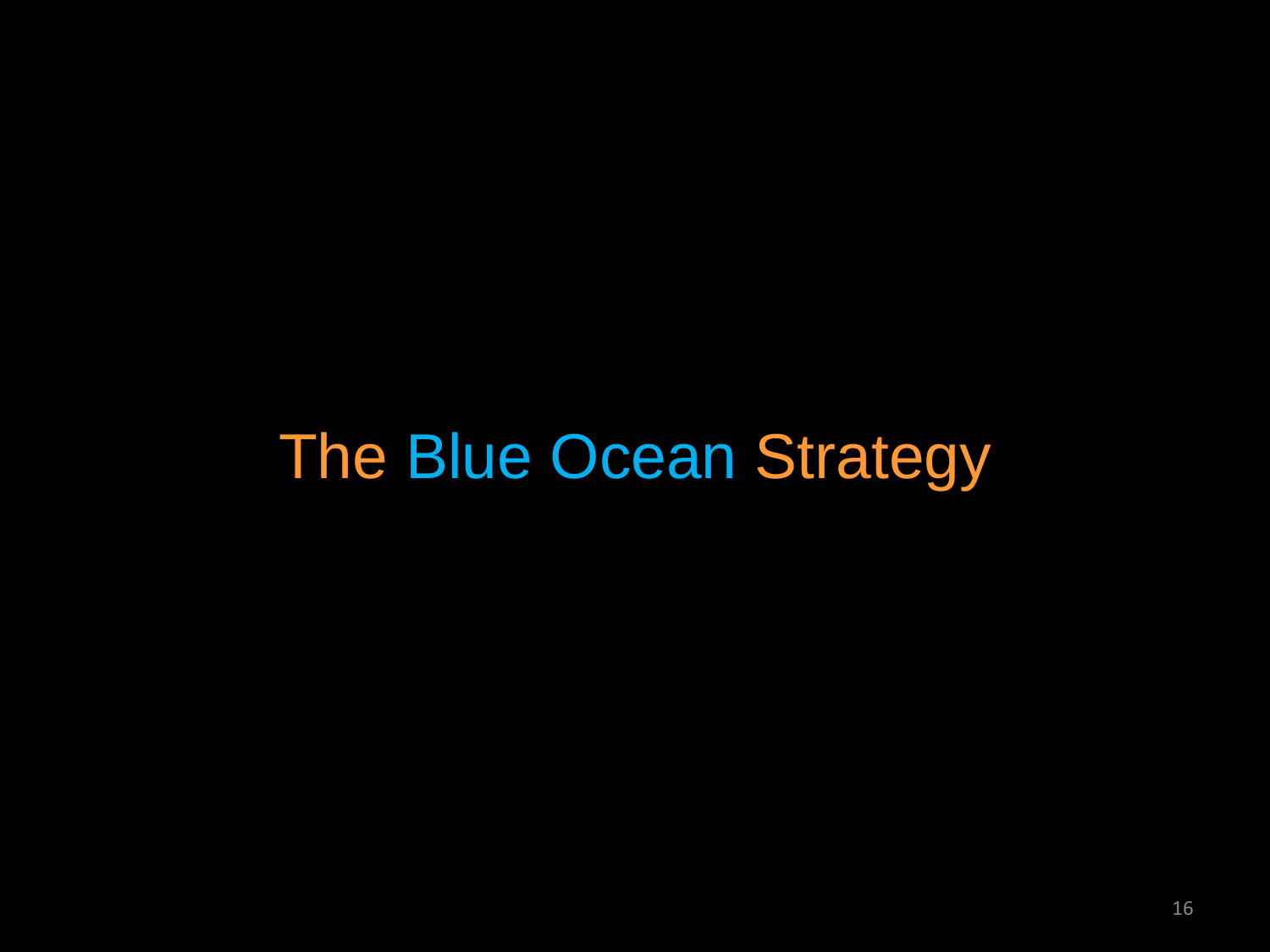#### Make the Competition irrelevant.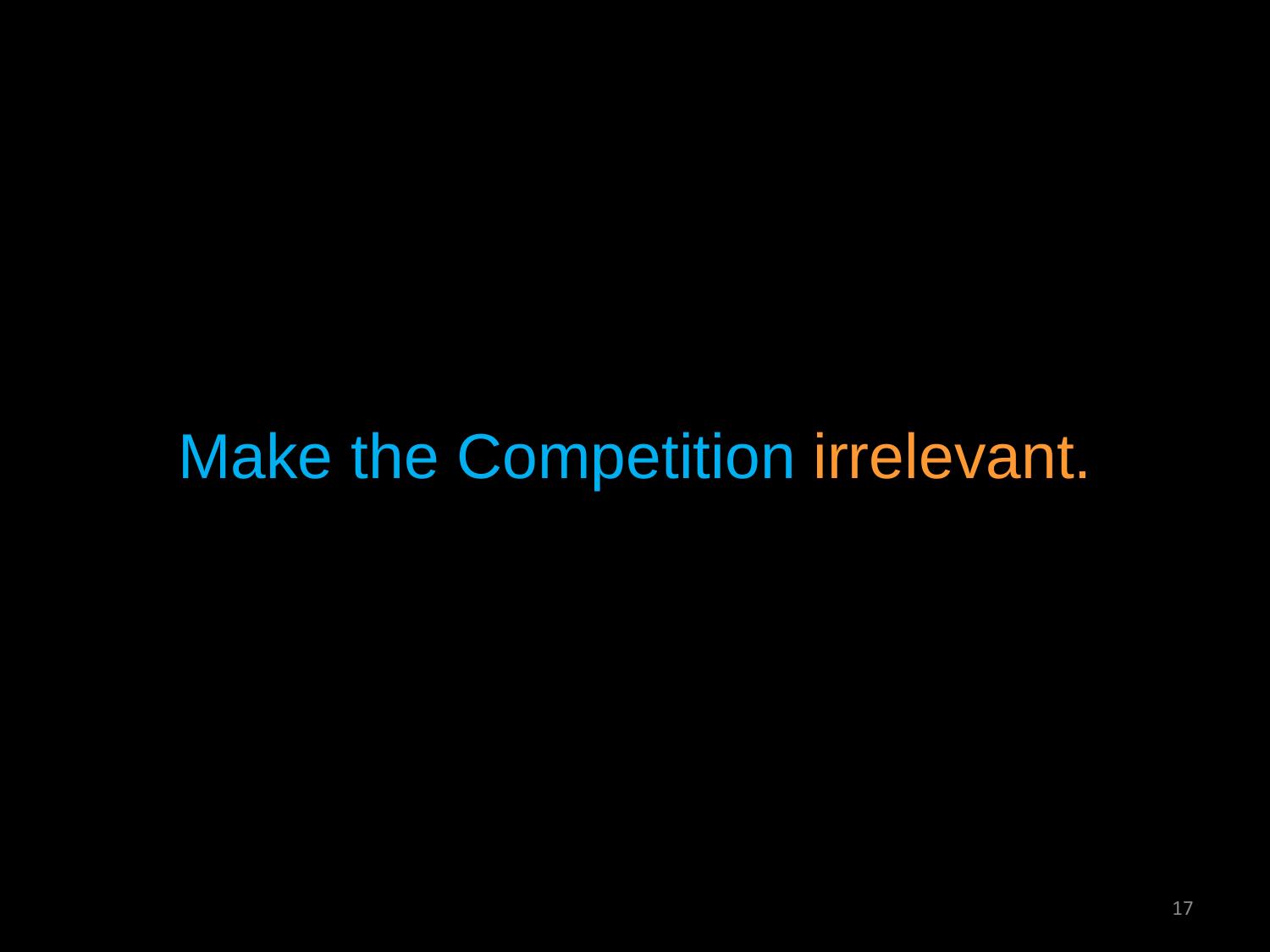The product performance is good enough and affordable to fulfill an unfulfilled need in the market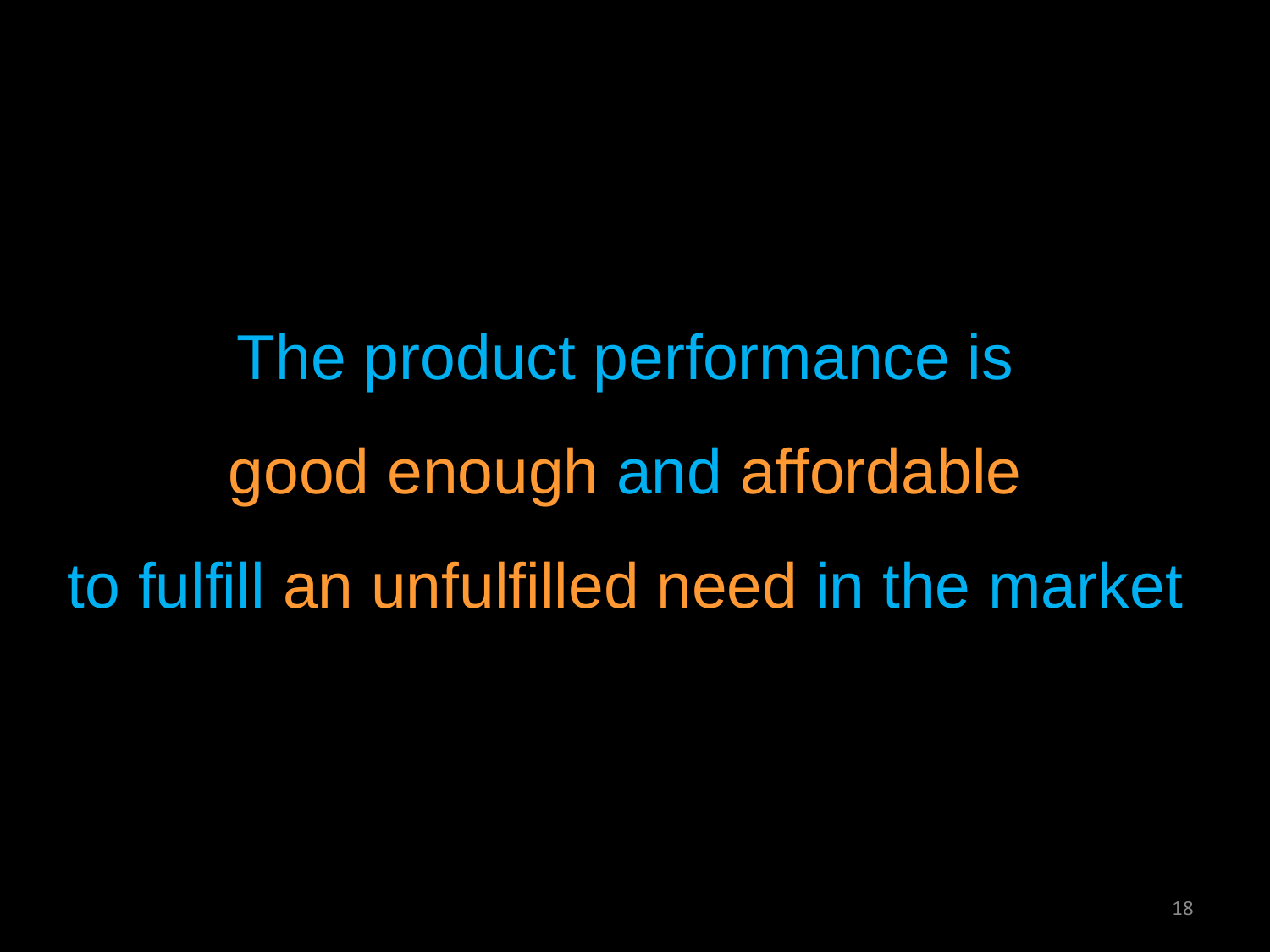- Youtube
- **Tedx**
- **Whatsapp**
- Zomato
- **Netflix**
- Uber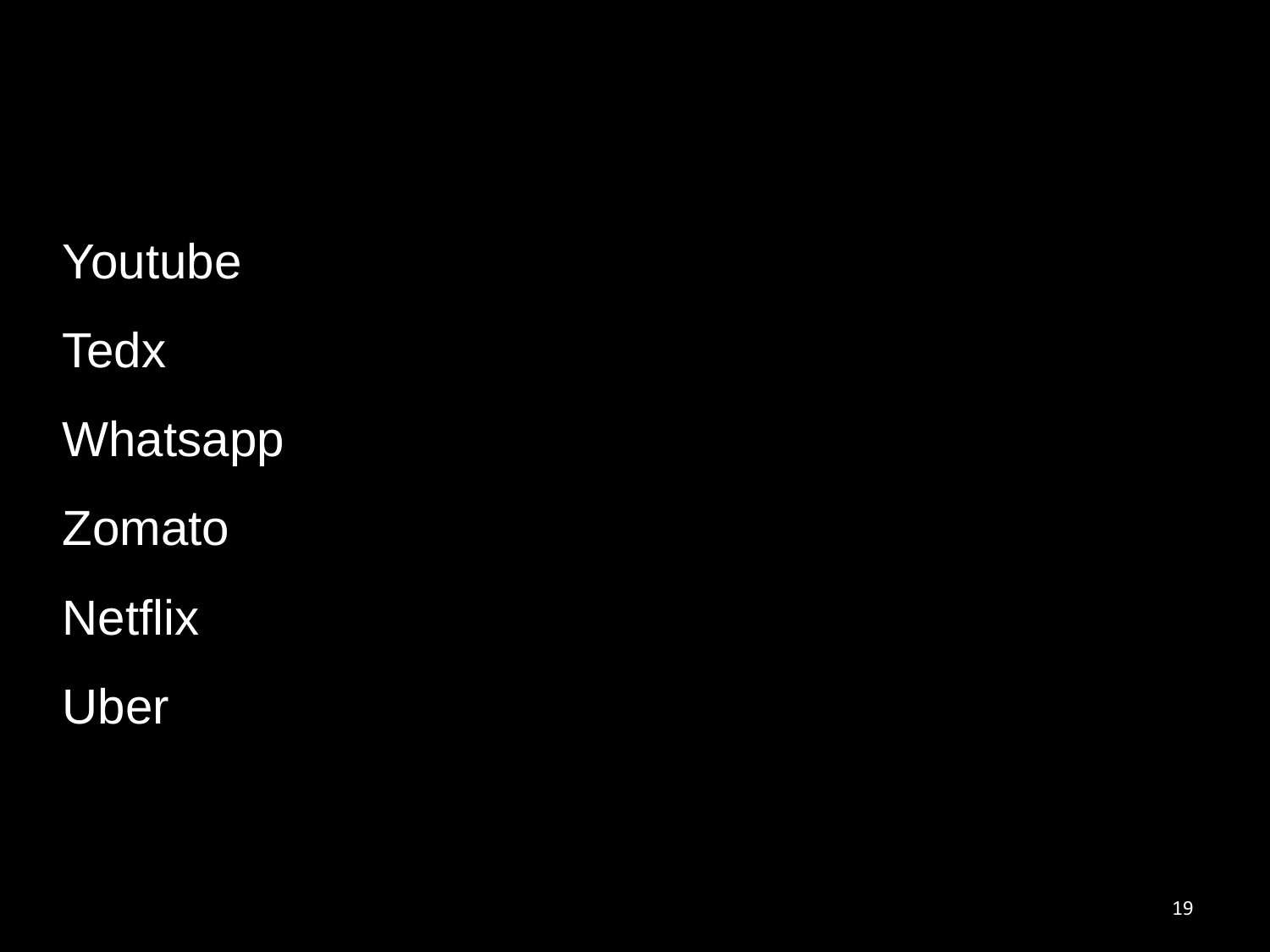# When a CEO says:

This is not a threat, its low performance, bad quality and nobody wants it.

Their business is doom. Sell stock.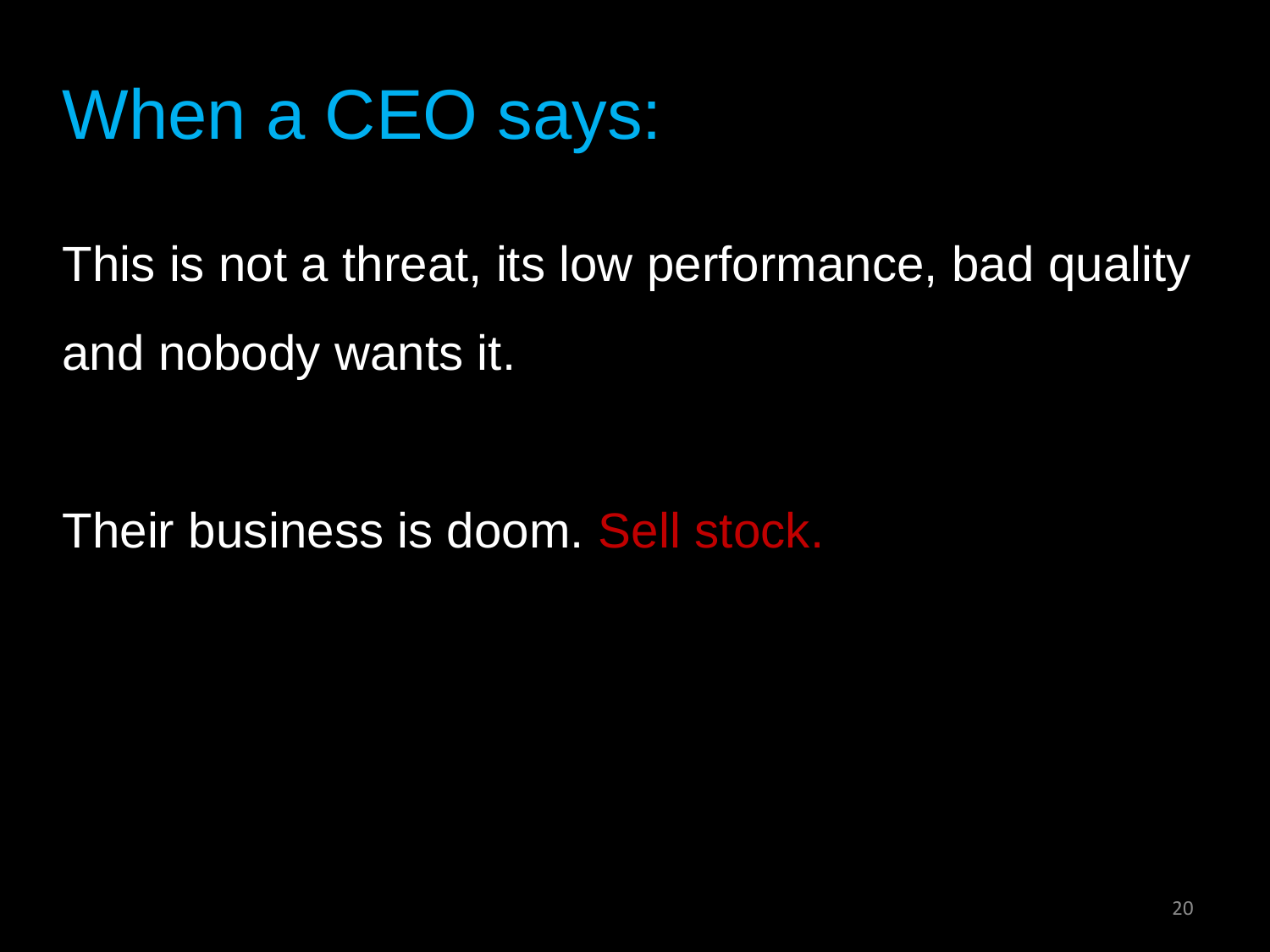New organization can use relatively simple, convenient, low cost innovations to create growth and triumph over powerful incumbent.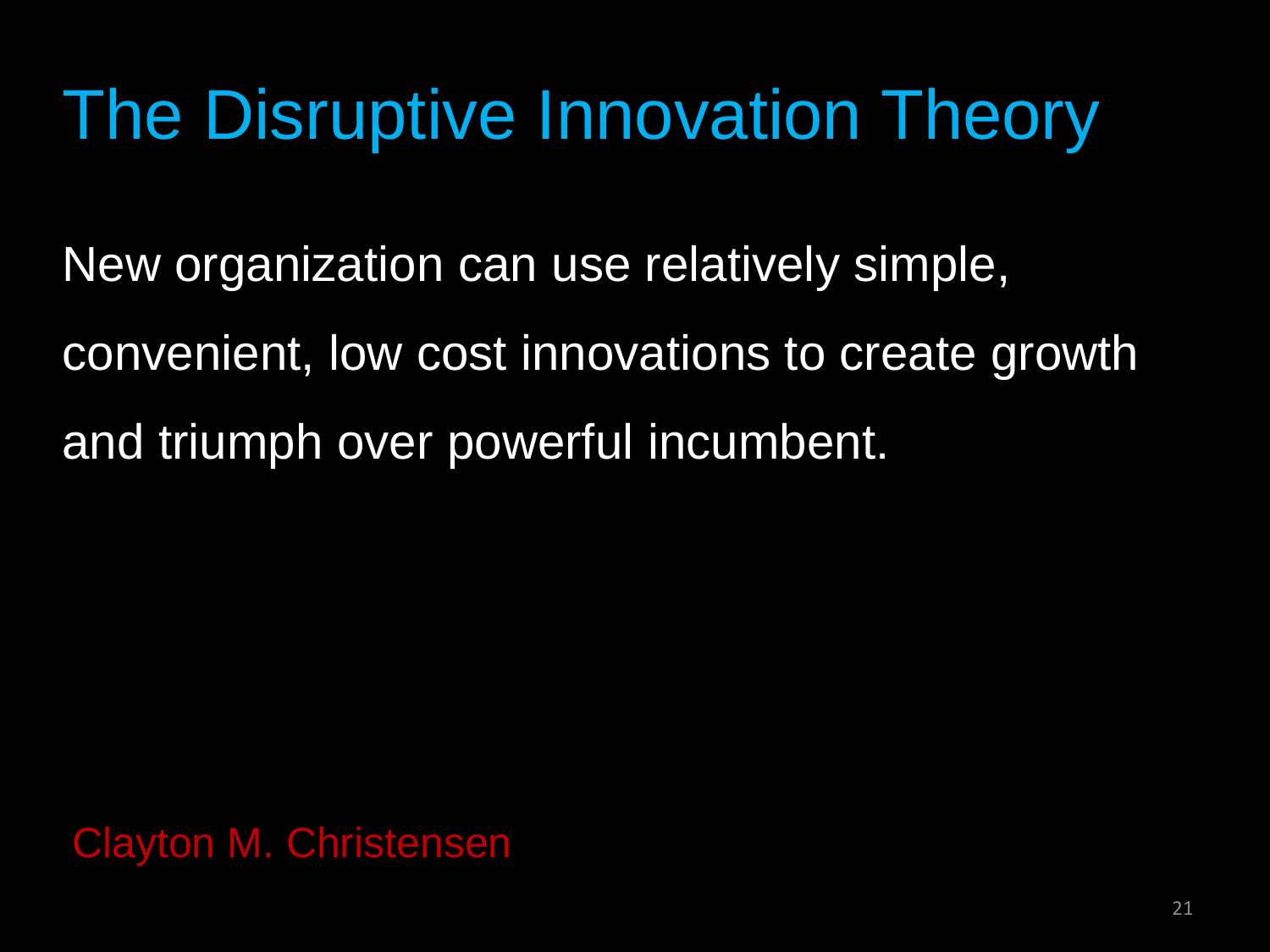The incumbent keeps improving the product to meet more demands. The product gets better and better.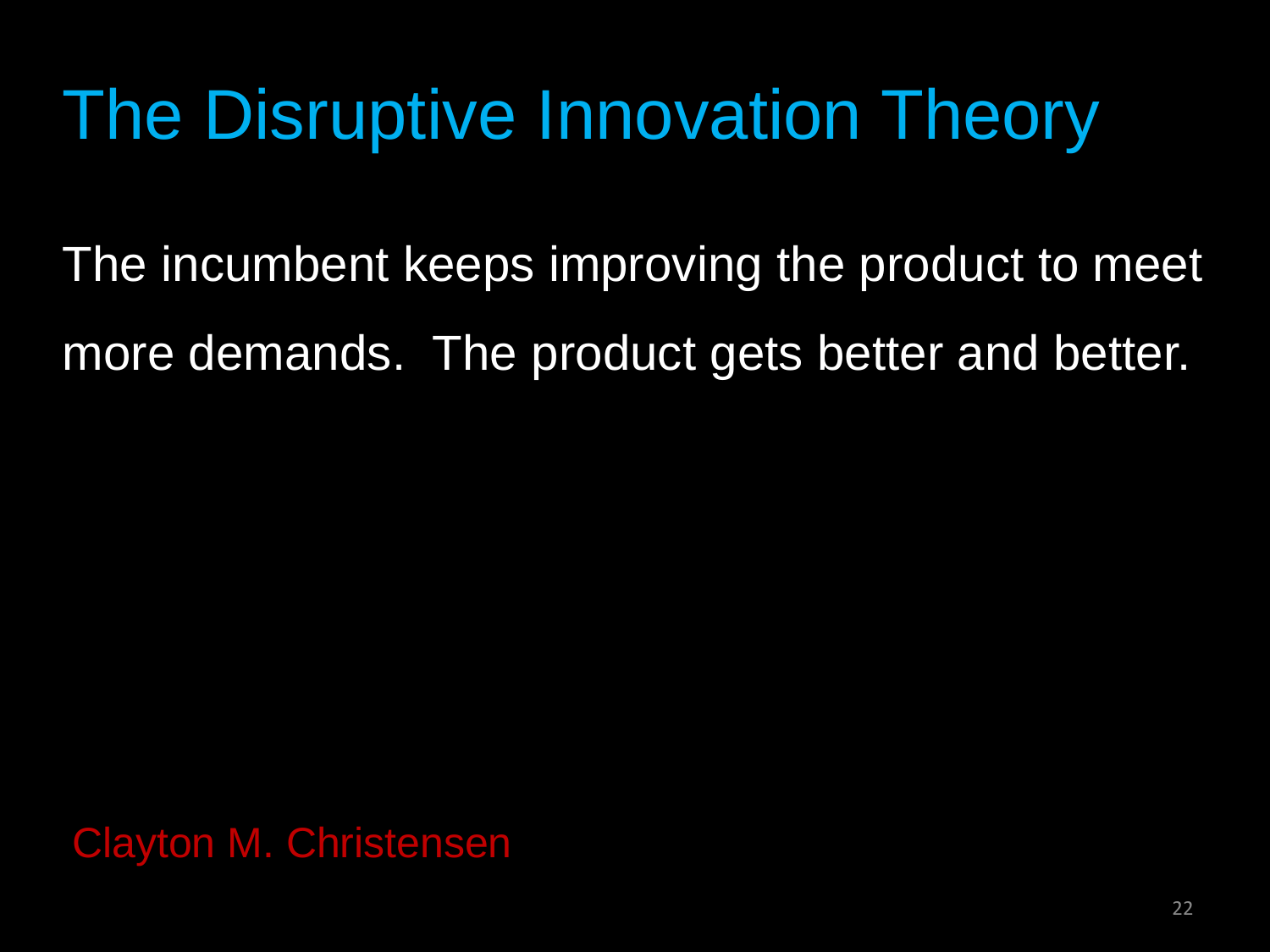With more demanding customers, prices and profit margins move upwards.

Another less demanding segment gets overlooked.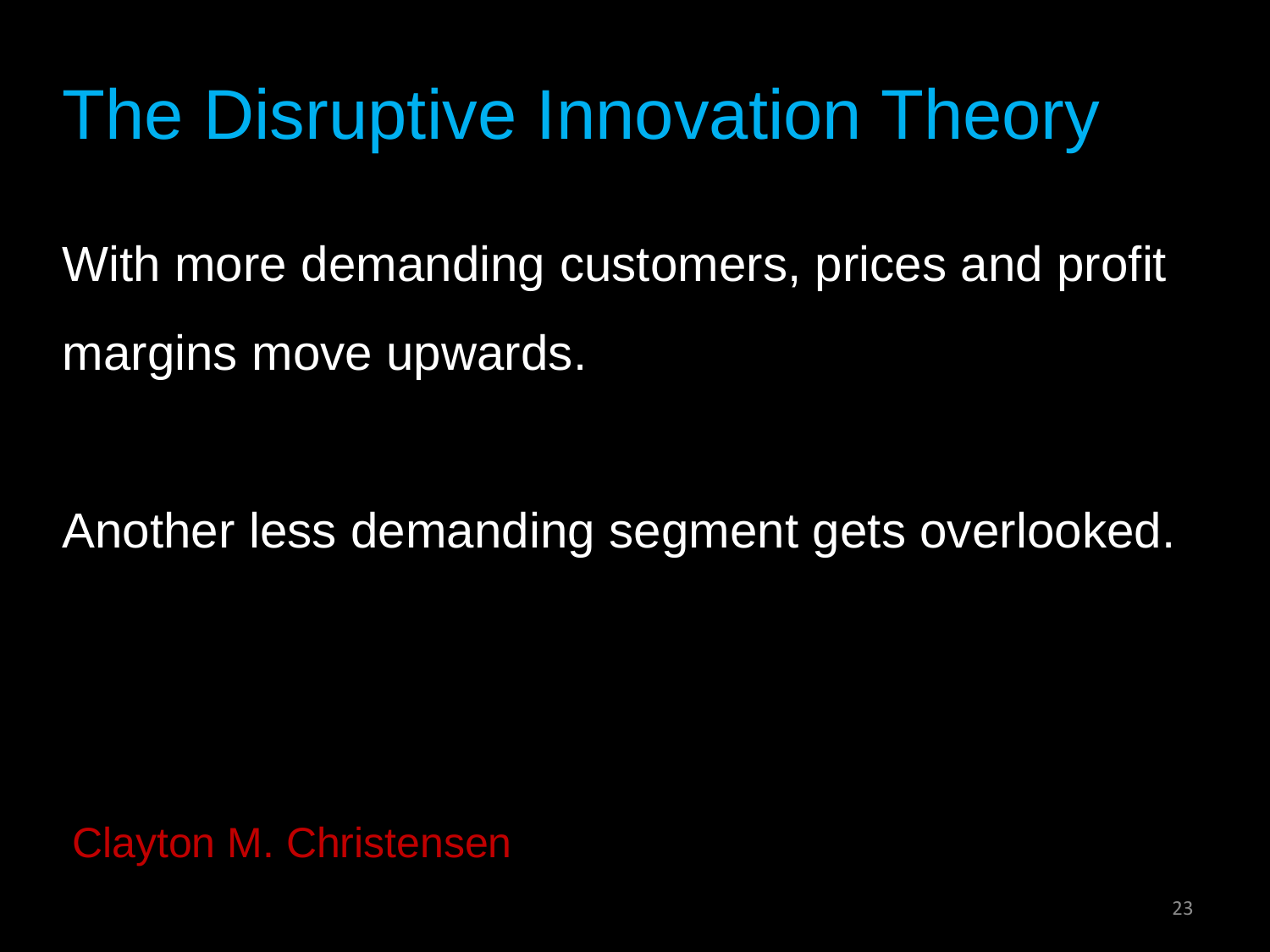These customers gladly switch to a cheaper product as they do not require the high end quality.

Entrants enter the market by offering low quality products to this ignored segment.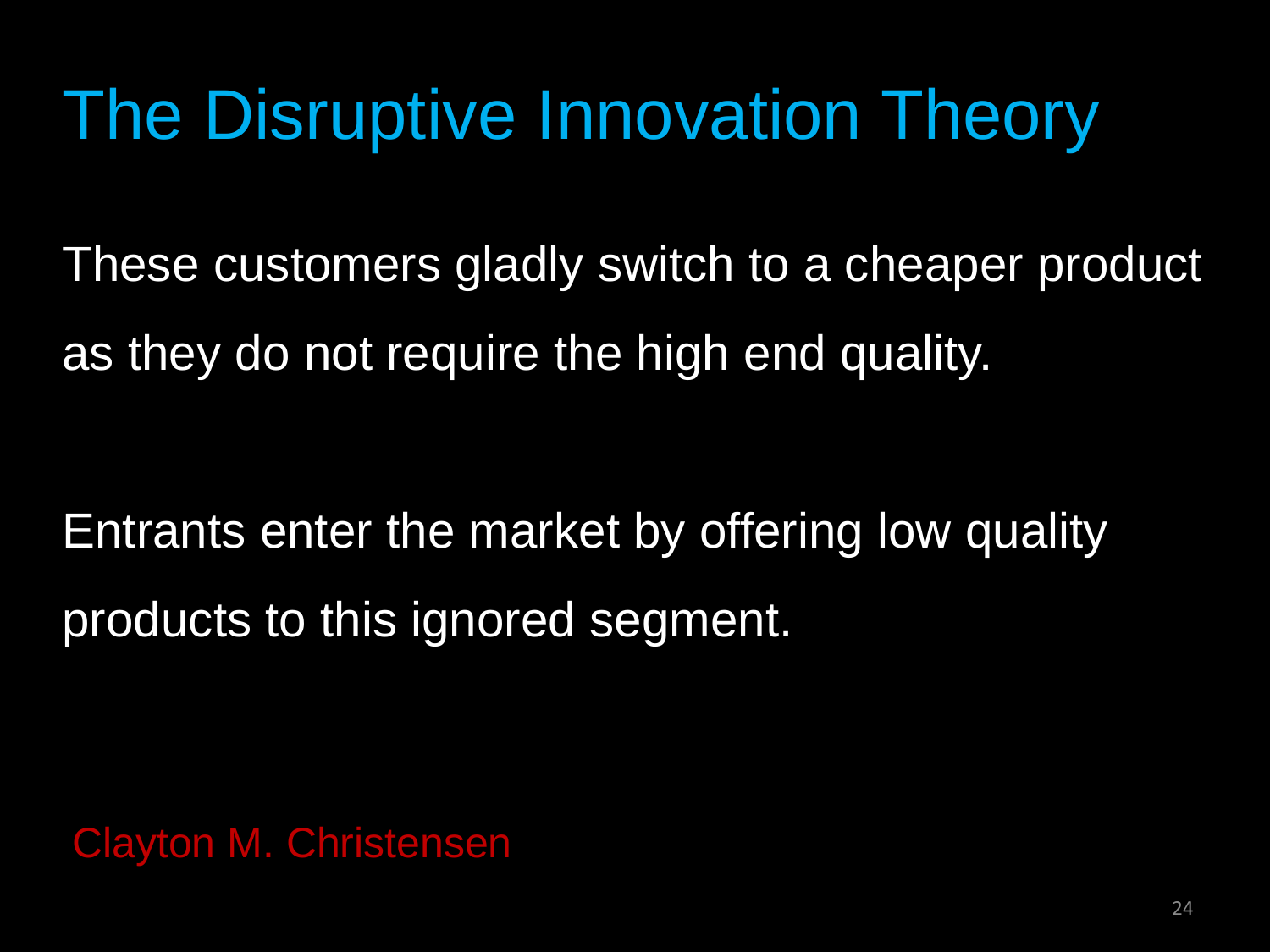Something cheaper, with lower quality does the job.

The incumbents usually ignore this, as their customers are not interested.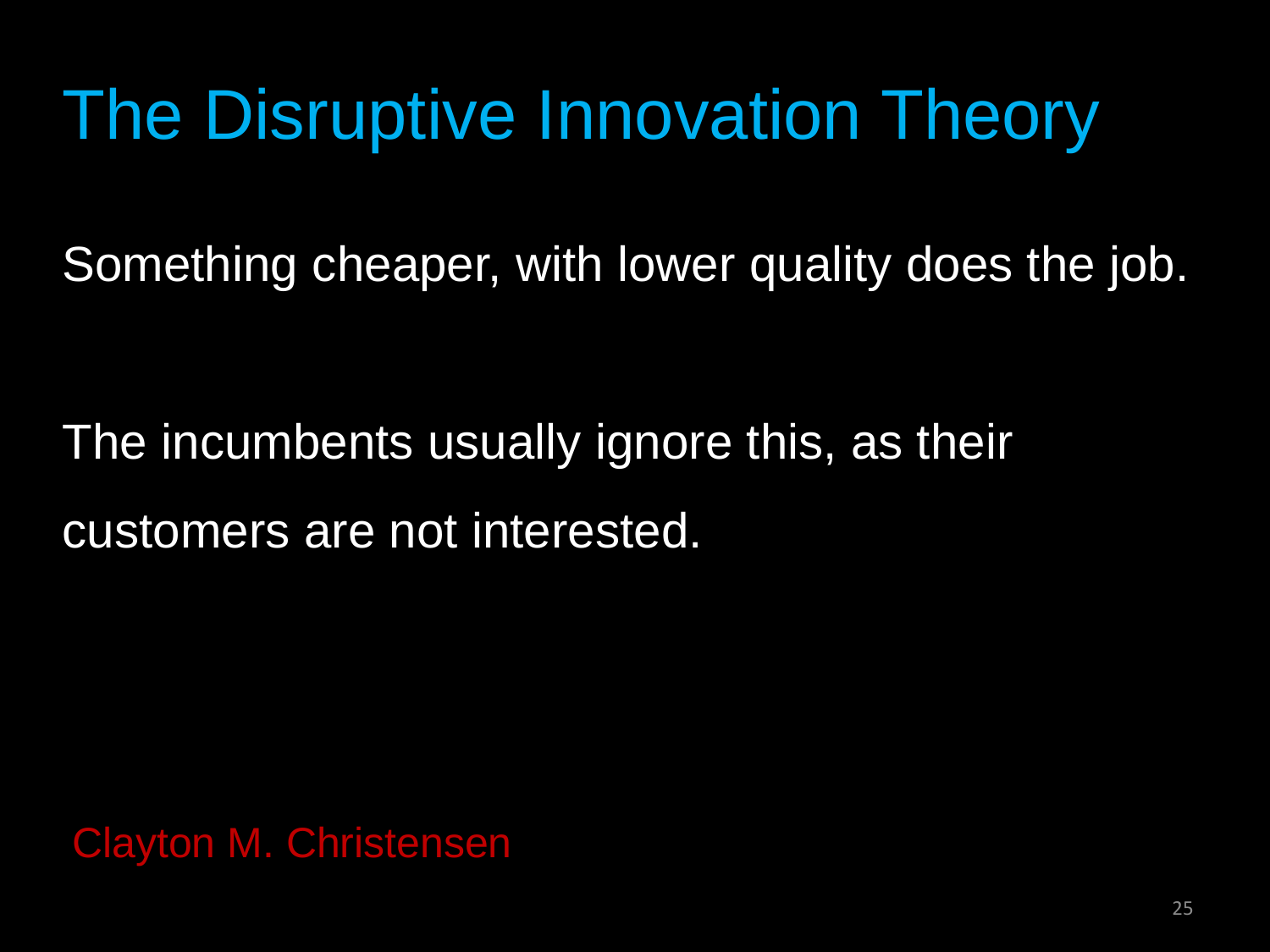The new product from the entrant is considered as a toy.

#### Then the product gets better. And then its too late…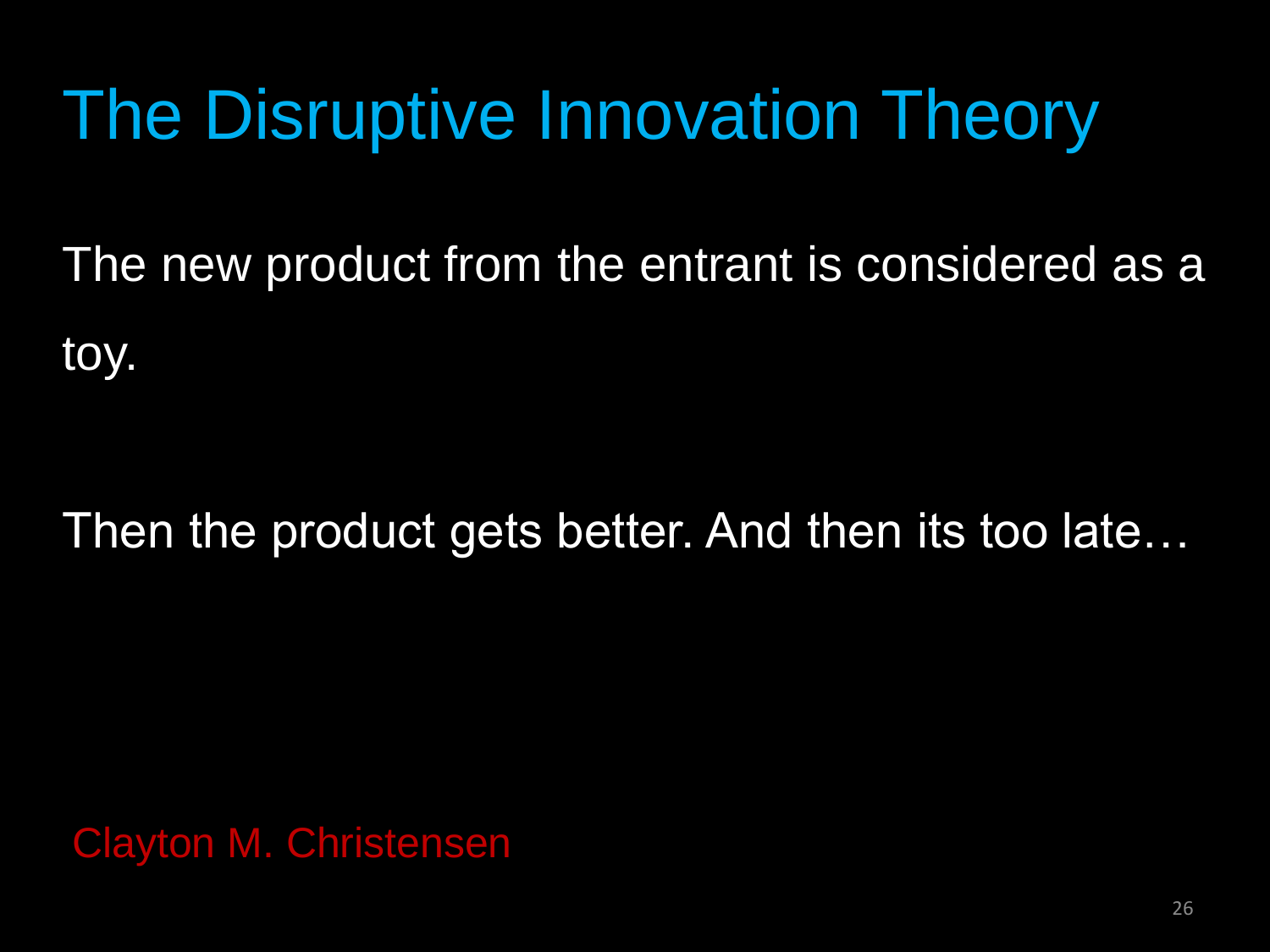#### Rothaermel Model

| Create<br><b>New</b>        | Architectural<br>Innovation                                     |  | Radical<br>Innovation           |  |
|-----------------------------|-----------------------------------------------------------------|--|---------------------------------|--|
| <b>Markets</b>              |                                                                 |  |                                 |  |
| Leverage<br><b>Existing</b> | Incremental<br>Innovation<br><b>Leverage</b><br><b>Existing</b> |  | <b>Disruptive</b><br>Innovation |  |
|                             |                                                                 |  | <b>Technology</b>               |  |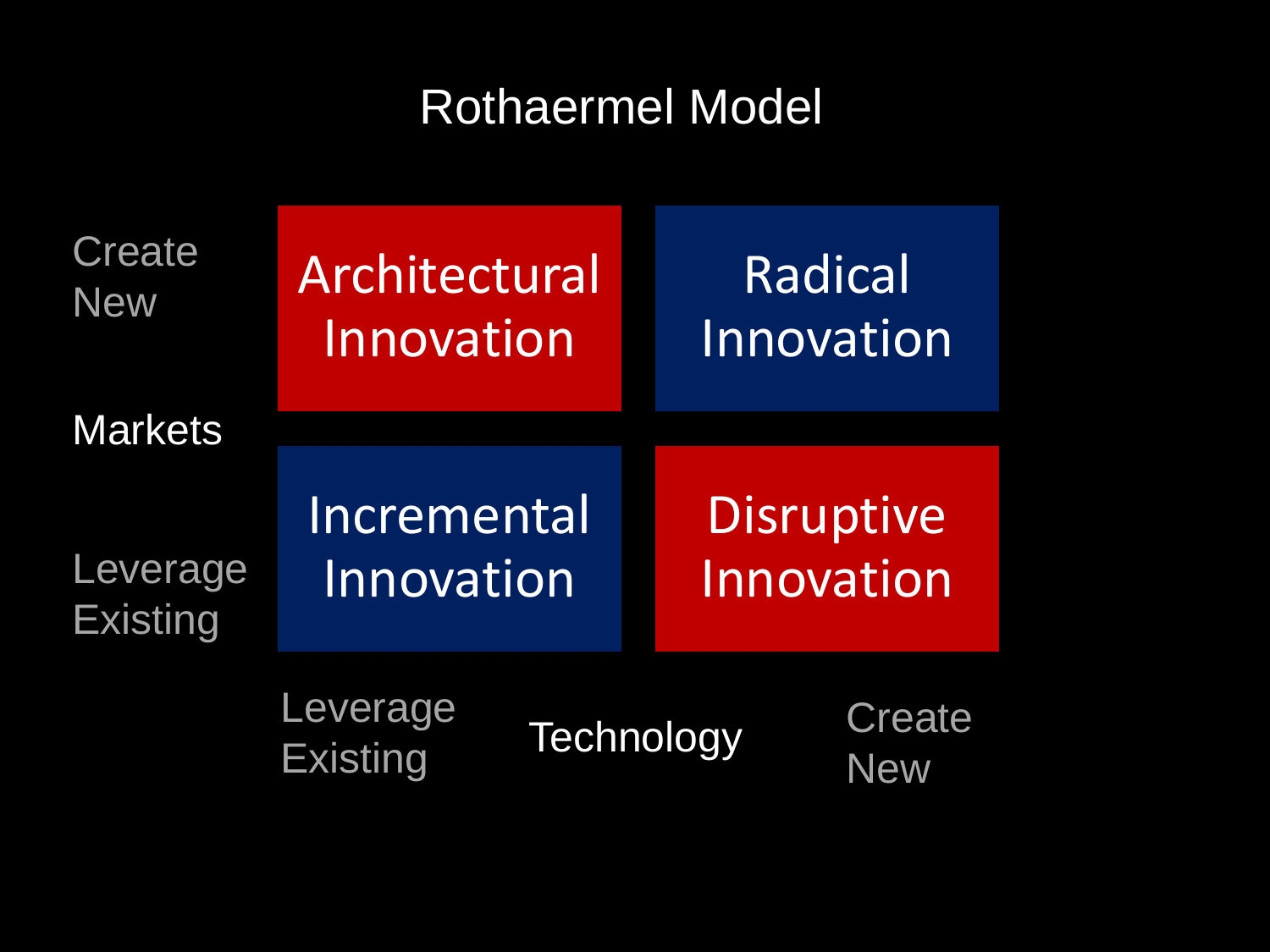#### Phases of Disruption



Area of **Displacement** 

Area of Net Industry Growth